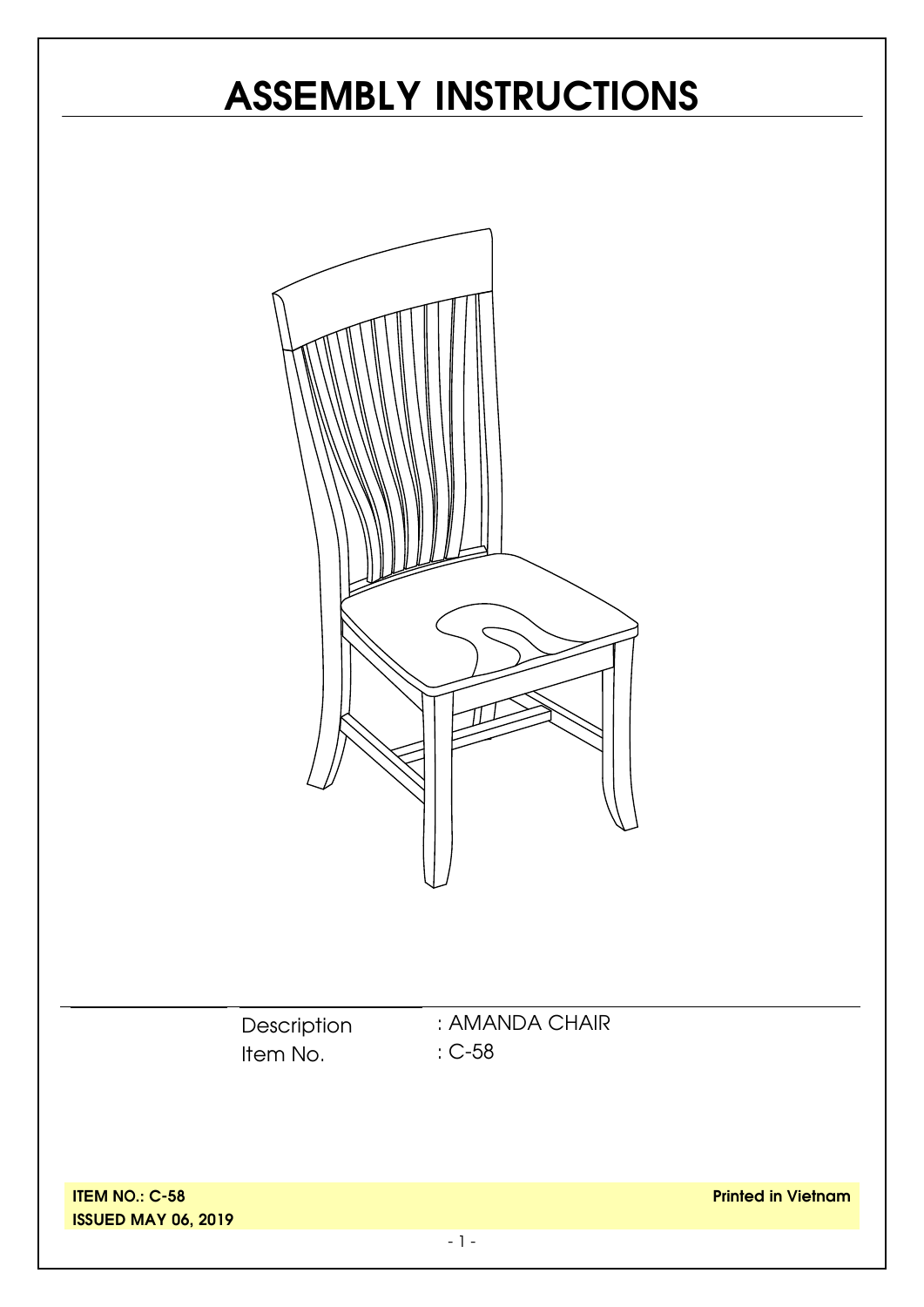#### **BEFORE ASSEMBLY**

Thank you for purchasing this quality product. This product has been designed for easy assembly and constructed for durability. All parts were checked prior to packaging to insure quality. Prior to beginning assembly, however, make sure all parts and hardware are included and free of obvious defect. If a part is missing or defective, please contact the store where purchased. If hardware is missing, or you need help with assembly, please call toll free 888-944-8396.

#### **IMPORTANT NOTE:**

- Place all wooden parts on a clean and smooth surface such as a rug or carpet to avoid the parts from being scratched.
- Remove all wrapping material, including staples & packing straps before you start to assemble.
- DO NOT tighten all screws, bolts until completely assembled.
- Keep all hardware parts out of reach of children.

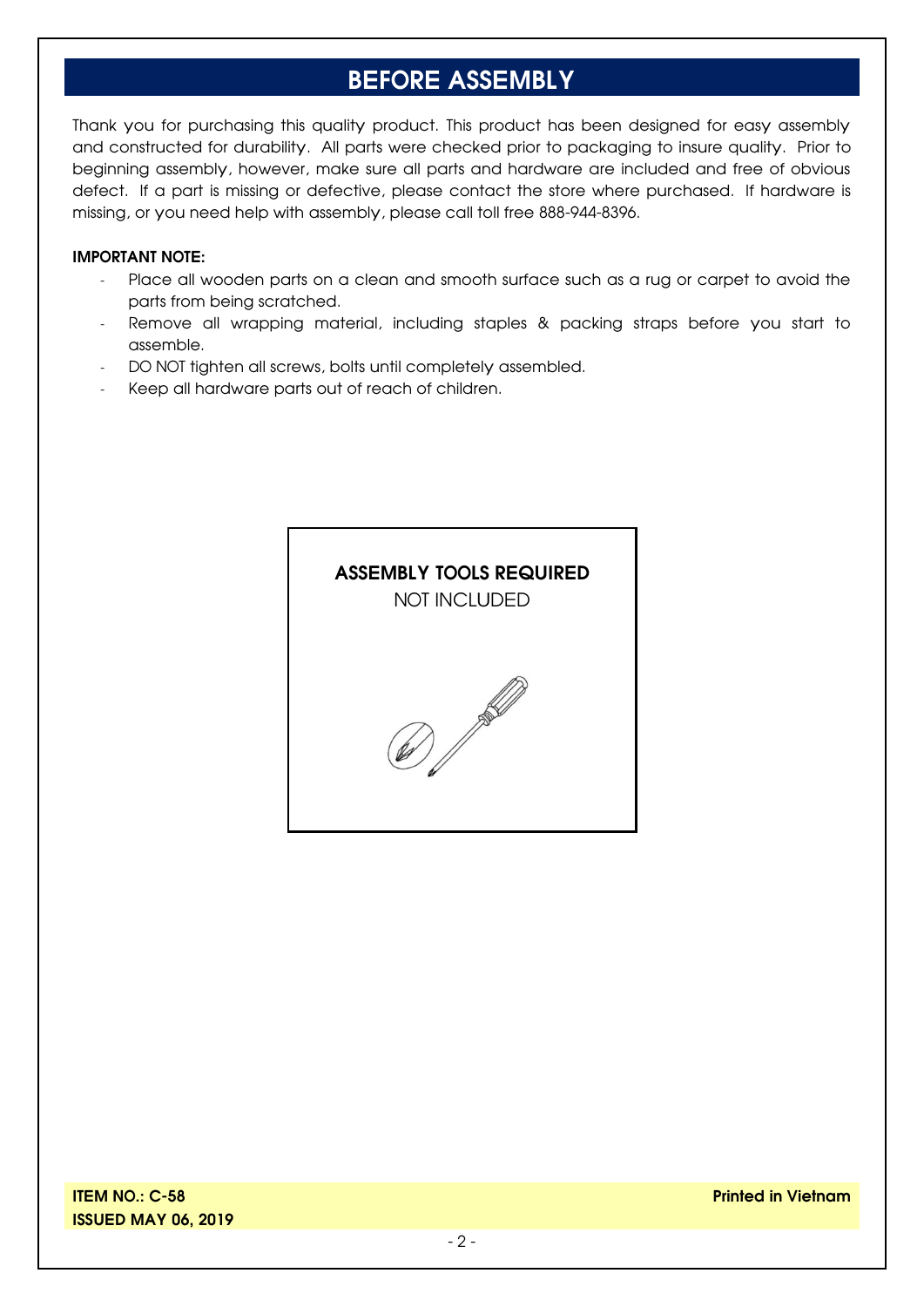### **PART LIST**

When unpacking, please be careful not to discard any parts with the packaging. Before continuing, please make sure you have all of the following parts:

| <b>NO</b>   | Description               | Qty            | Sketch | <b>NO</b> | Description          | Qty            | Sketch                     |
|-------------|---------------------------|----------------|--------|-----------|----------------------|----------------|----------------------------|
| A           | Chair Back                |                |        | B         | Seat Frame           |                | िः                         |
| $\mathbf c$ | <b>Chair Seat</b>         |                |        | D         | Front Leg<br>$(L-R)$ | $\overline{2}$ | $\circ$<br>$\circ$ $\circ$ |
| E           | Side Stretcher<br>$(L-R)$ | $\overline{2}$ |        | F         | Middle<br>Stretcher  |                |                            |

#### **HARDWARE LIST**

When unpacking, please be careful not to discard any parts with the packaging. Before continuing, please make sure you have all of the following hardware:

| <b>NO</b>                                          | <b>Description</b>                    | Qty            | Sketch           | <b>NO</b>               | Description                          | Qty            | Sketch          |  |
|----------------------------------------------------|---------------------------------------|----------------|------------------|-------------------------|--------------------------------------|----------------|-----------------|--|
| ı                                                  | Short Bolt<br>$(M6 \times 40$ mm $)$  | 3              | <b>CONTINUES</b> | $\overline{2}$          | Medium Bolt<br>(M6 x 60mm)           | 4              | <b>CONTINUE</b> |  |
| 3                                                  | Long Bolt<br>(M6 x 80mm)              | $\overline{4}$ | <b>CONTINUES</b> | $\overline{\mathbf{4}}$ | Long Screw<br>$(M4 \times 50$ mm $)$ | 4              |                 |  |
| 5                                                  | Medium Screw<br>(M4 x 35mm)           | $\overline{4}$ |                  | 6                       | Short Screw<br>(M3.5 x 15mm)         | $\overline{c}$ |                 |  |
| $\overline{7}$                                     | Lock Washer<br>$(46.5 \times 11)$ mm) | 11             |                  | 8                       | Flat Washer<br>$(46.5 \times 19$ mm) | 11             |                 |  |
| 9                                                  | Allen Key<br>(M4 x 30mm x 110mm)      | 1              | S                |                         |                                      |                |                 |  |
| <b>ITEM NO.: C-58</b><br><b>Printed in Vietnam</b> |                                       |                |                  |                         |                                      |                |                 |  |

**ISSUED MAY 06, 2019**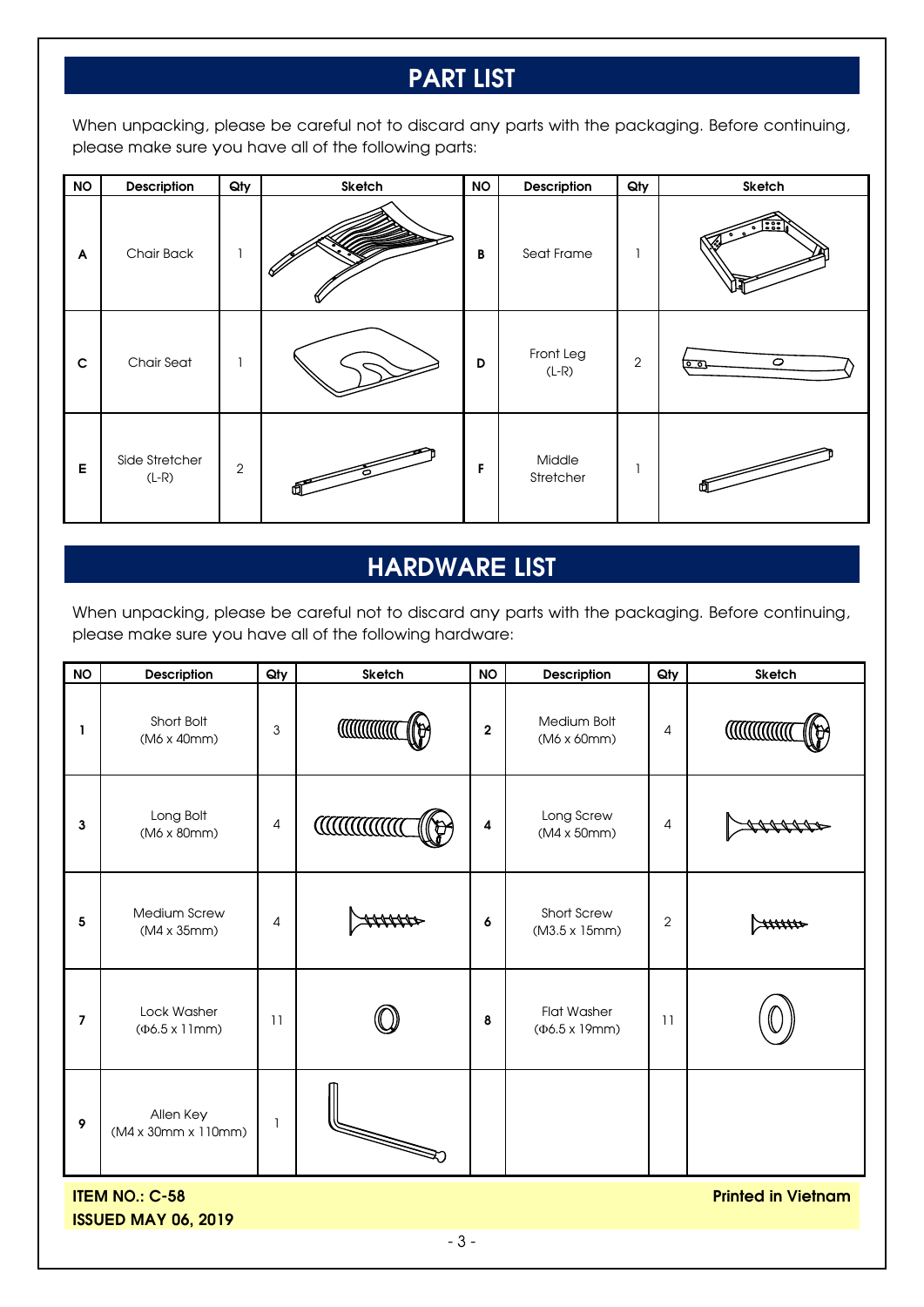#### **STEP 1**

Attach seat frame (B) to the back (A) with bolts (1) and (3), and washers (7) and (8), as shown below. Tighten with Allen key (9).

Note: DO NOT tighten any of the bolts, until the chair is assembled, then put on a flat level surface to make sure the chair is level and then tighten the bolts.



### **STEP 2**

Attach front legs (D) to the seat frame (B) with bolts (2), and washers (7) and (8) as shown below. Tighten with Allen key (9).

Attach middle stretcher (F) to side stretchers (E) with screws (6). Then attach side stretchers (E) to front and back legs with screws (4) as shown below. Tighten with a screwdriver.



**ITEM NO.: C-58 ISSUED MAY 06, 2019**